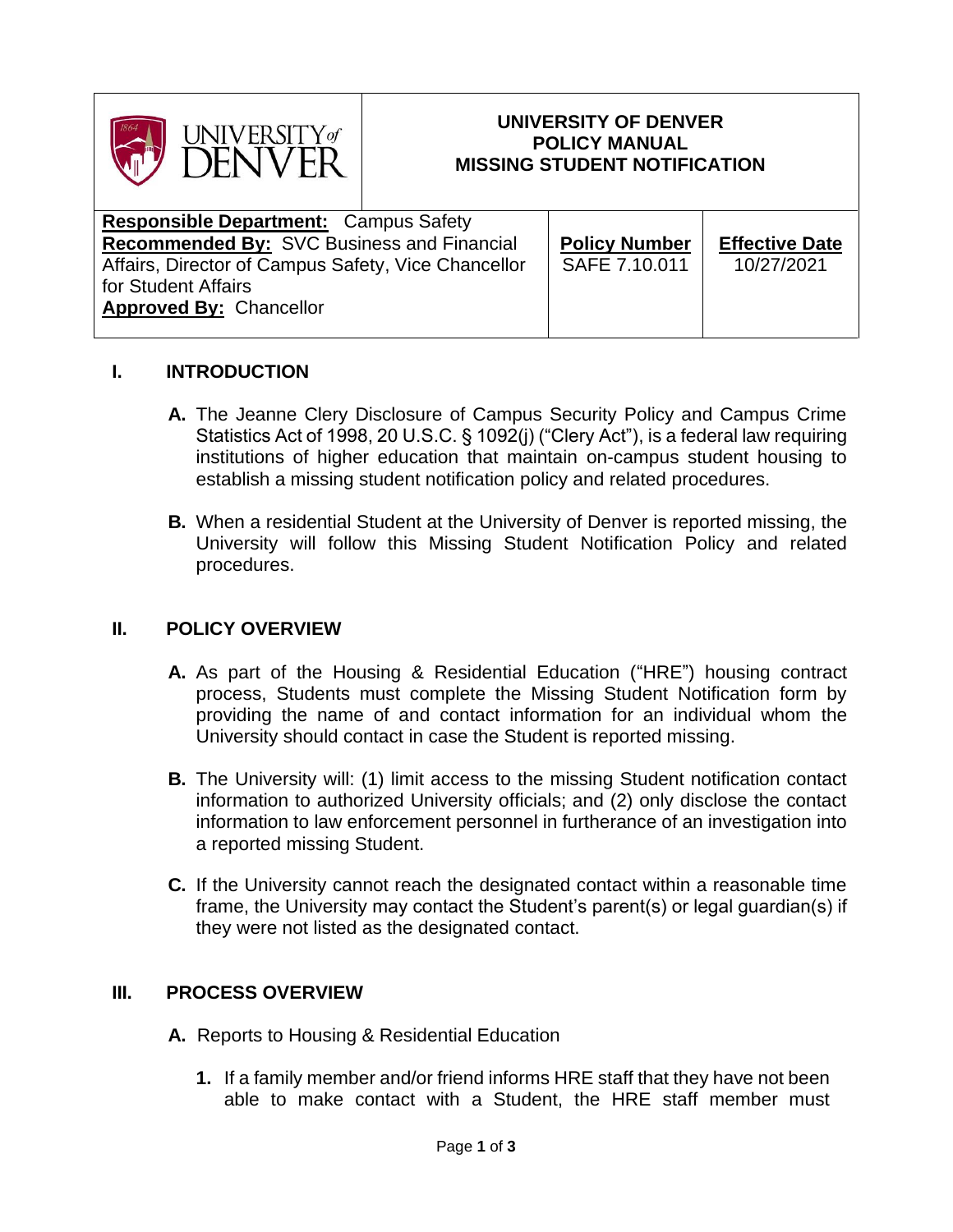immediately notify HRE leadership. Under the guidance of that designated University official, an appropriate HRE staff member will attempt to make contact with the reported missing Student by phone, room check, social networks known to HRE staff members, and/or with assistance from the Student's roommate(s), friends, parent(s), and/or guardian(s). The HRE staff member will inform the designated University official of the results of HRE's attempts to contact the Student.

- **2.** If HRE staff cannot contact and/or determine the location of the reported missing Student within two (2) hours during regular business hours or four (4) hours outside of regular business hours, HRE staff will notify the Division of Campus Safety to begin their investigation and engage with law enforcement as appropriate.
- **3.** HRE staff will update the person who reported the Student missing of the results of the attempts to contact and/or determine the location the reportedly missing Student.
- **B.** Reports to the Division of Campus Safety
	- **1.** Members of the University community and other individuals who believe that a Student residing in University owned or operated housing is missing may contact the Division of Campus Safety's 24-hour dispatch center at (303) 871-2334 (1-2334). Once Campus Safety is notified of a potentially missing Student, Campus Safety will initiate an investigation to determine the Student's status. When University officials other than HRE staff are contacted regarding a missing Student, those officials must promptly notify Campus Safety.
	- **2.** To determine if a Student is missing, Campus Safety may, as applicable:
		- **a.** Attempt to contact the missing Student using phone and email contact information the Student has provided to the University;
		- **b.** Retrieve the Student's photo, check the Student's class schedule, and attempt to contact the Student in class;
		- **c.** Contact individuals on campus who may know the Student, such as their roommate(s), floor mates, other friends, acquaintances, professors, coaches, team members, club advisors, and fellow club members;
		- **d.** Determine where and when the Student used their DU ID to enter campus facilities;
		- **e.** Check the Student's social media accounts for recent activity;
		- **f.** If the Student has a University parking permit for a vehicle, attempt to locate the vehicle;
		- **g.** Contact individuals off-campus who may know where the Student is located, such as employers and associates, parents, guardians, other